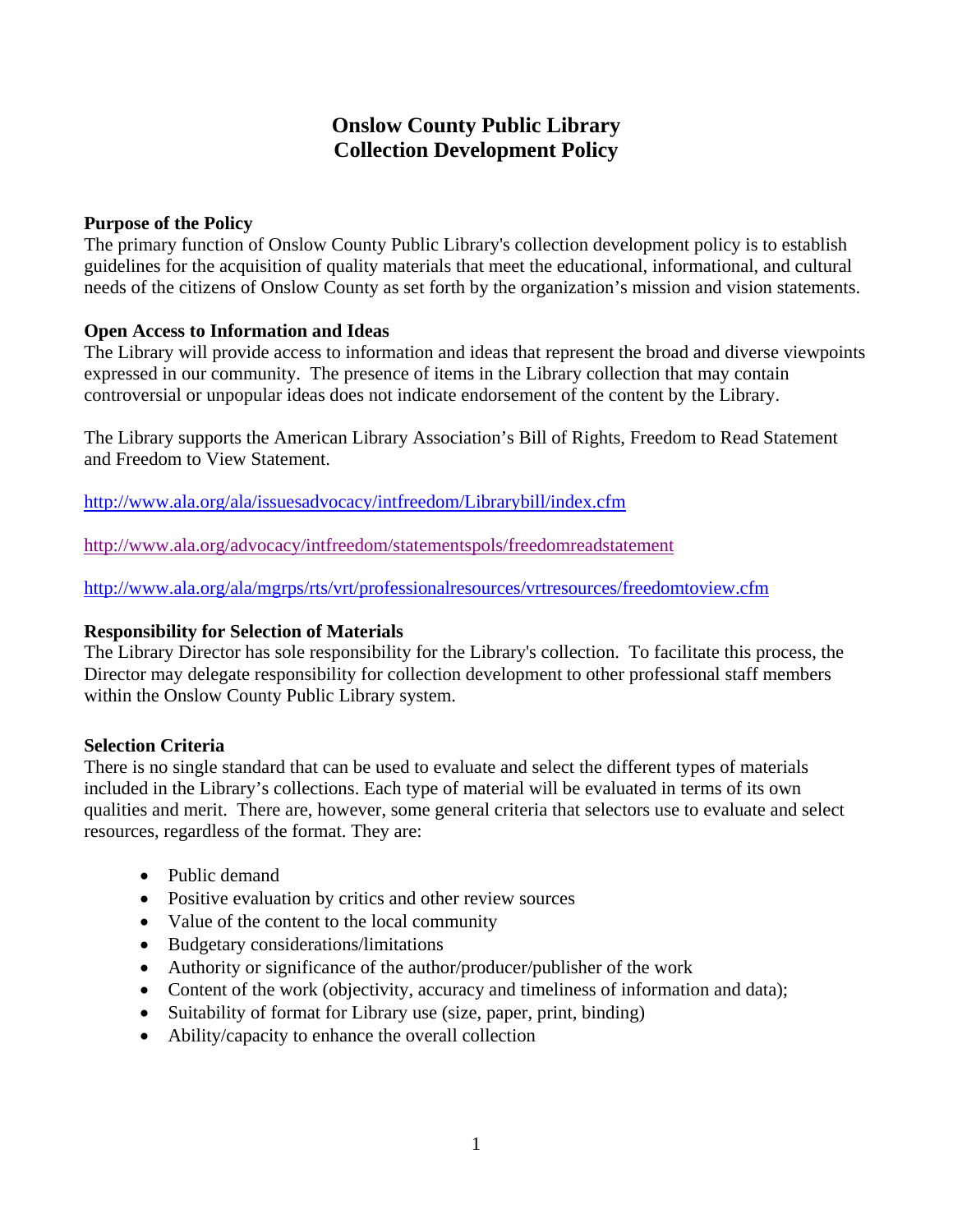In addition, the following criteria are also utilized when selecting digital and electronic resources:

- Compatibility with existing or available Library technology
- Ability to allow access to multiple simultaneous users
- Technical support and training requirements
- Quality of the resource and ease of use for patrons
- Degree to which the product meets the informational needs of the general Library patronage

The Library recognizes the need to continually evaluate new technologies and electronic resources as they become available in the marketplace and is committed to providing a superior balance of electronic and print resources that satisfy public demand in the local community.

# **Reconsideration of Materials**

Any citizen who has a concern about a specific item in the Library's collection may fill out and submit to the Library Director a Statement of Concern form. These forms are available at any Onslow County Public Library branch or on the Library's web site at www.onslowcountync.gov/Library. The material(s) in question will be evaluated by the Director and an appointed review team. After the review process, the patron will receive a written response regarding their concerns.

# **Donated Material Policy**

The Library accepts donations of recently published books, magazines, audio books, music CD's and DVD's. All donations should be clean and in good condition.

We do not accept:

- Textbooks
- Medical Books
- Encyclopedia Sets
- National Geographic Magazines
- Reader's Digest Condensed Books
- VHS or Cassette Tapes
- Software

All donations are accepted without condition and become the property of the Library. Donated materials that are chosen for inclusion in the Library collection must meet the same selection criteria established for purchased materials. Donations not used for collection development will be included in book sales that generate additional funds for Library programs and services. All other types of gifts or donations made to the Library will be evaluated by Library Administration on a case by case basis.

Cash gifts may be made to the Library for purchase of books or other materials in memory or honor of individuals. The subject matter of a gift may be suggested by the donor, however, the Library staff will use established selection criteria to select and purchase the materials for the collection.

The Library can provide a receipt for any donation but cannot assign a specific value to donated materials.